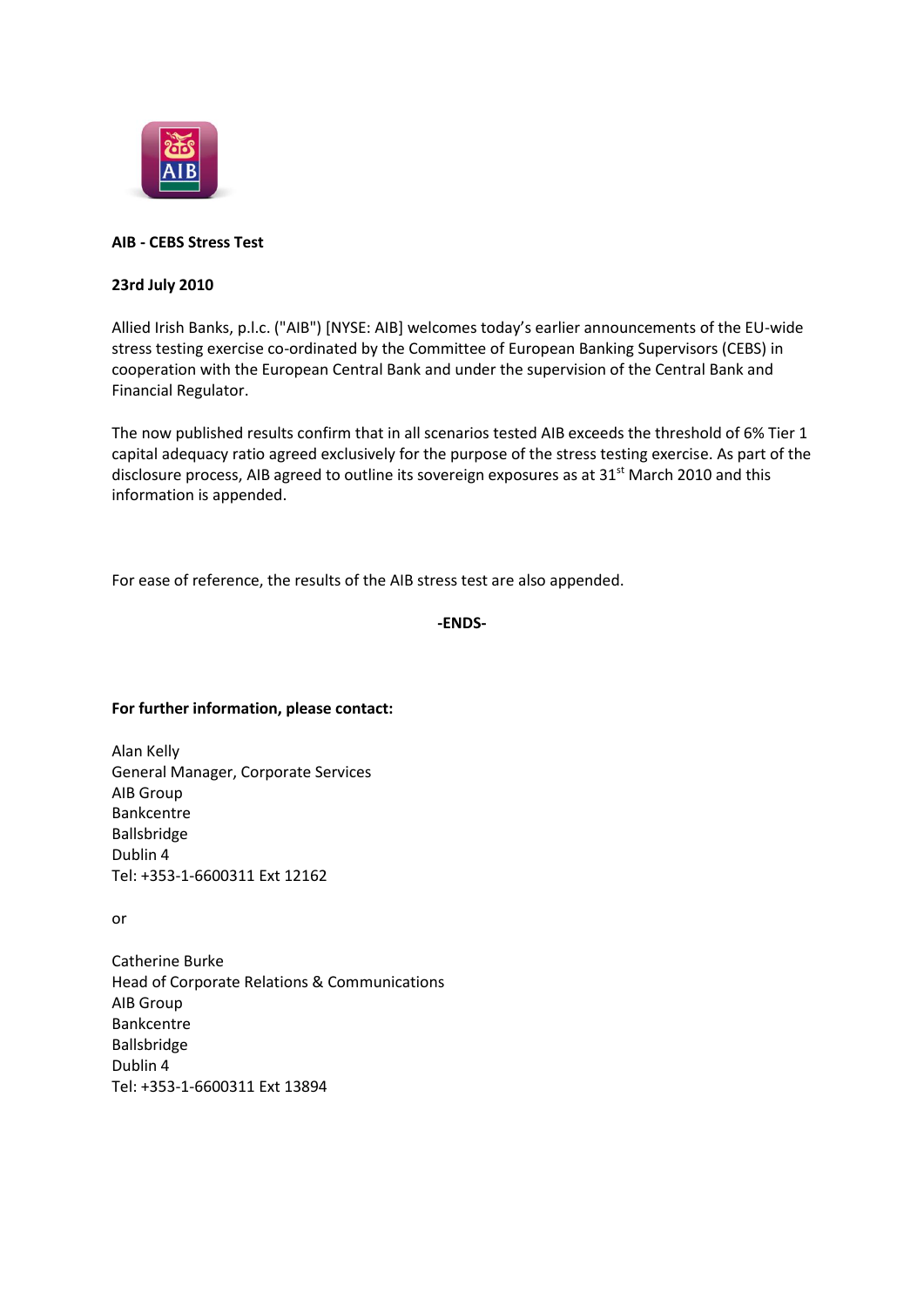#### **Allied Irish Banks plc – July 2010 Stress Test Results**

**- Allied Irish Banks plc (AIB)** was subject to the 2010 EU-wide stress testing exercise coordinated by the **Committee of European Banking Supervisors (CEBS)**, in cooperation with the **European Central Bank (ECB),** and under the supervision of **The Central Bank** and **Financial Regulator**. AIB acknowledges the outcomes of the EU-wide stress tests.

- This stress test complements the risk management procedures and regular stress testing programmes set up in **AIB** under the Pillar 2 framework of the Basel II, CRD *(1)*requirements and the '**Implementation of the CRD, 28 December 2008'**. It was also additional to the **Central Bank** and **Financial Regulator's** Prudential Capital Assessment Review (PCAR), the results of which were announced on 30 March 2010 (*2).*

- The exercise was conducted using the scenarios, methodology and key assumptions provided by CEBS (see the aggregate report published on the CEBS website *(3)*)*.* As a result of the assumed shock under the adverse scenario, the estimated consolidated Tier 1 capital ratio would change to **7.2%** in 2011 compared to **7.0%** as of end of 2009. An additional sovereign risk scenario would have a further impact of **0.70** of a percentage point on the estimated Tier 1 capital ratio, bringing it to **6.5%** at the end of 2011, compared with the CRD regulatory minimum of **4%.**

- The results of the stress suggest a **buffer** of **352** EUR mln of the Tier 1 capital would exist at 31 December 2011 against the threshold of 6% of Tier 1 capital adequacy ratio agreed exclusively for the purposes of this exercise. This threshold should by no means be interpreted as a regulatory minimum (the regulatory minimum for the Tier 1 capital ratio is set to 4%), nor as a capital target reflecting the risk profile of the institution determined as a result of the supervisory review process in Pillar 2 of the CRD.

**- AIB** has held discussions of the results of the stress test with its supervisor the **Central Bank** and **Financial Regulator**. To be clear AIB's capital requirements resulting from the PCAR announced on 30 March 2010 were:

(1) An additional €7.396bn of equity capital to meet the base case target of 7% equity, before taking account of projected asset disposals, and

(2) €4.865bn of Core Tier 1 capital, less any equity generated under paragraph 1 excluding conversion of preference shares held by the Government, to meet the base case target of 8% Core Tier 1. This additional Core Tier 1 capital will also satisfy AIB's stress case target of 4% Core Tier 1.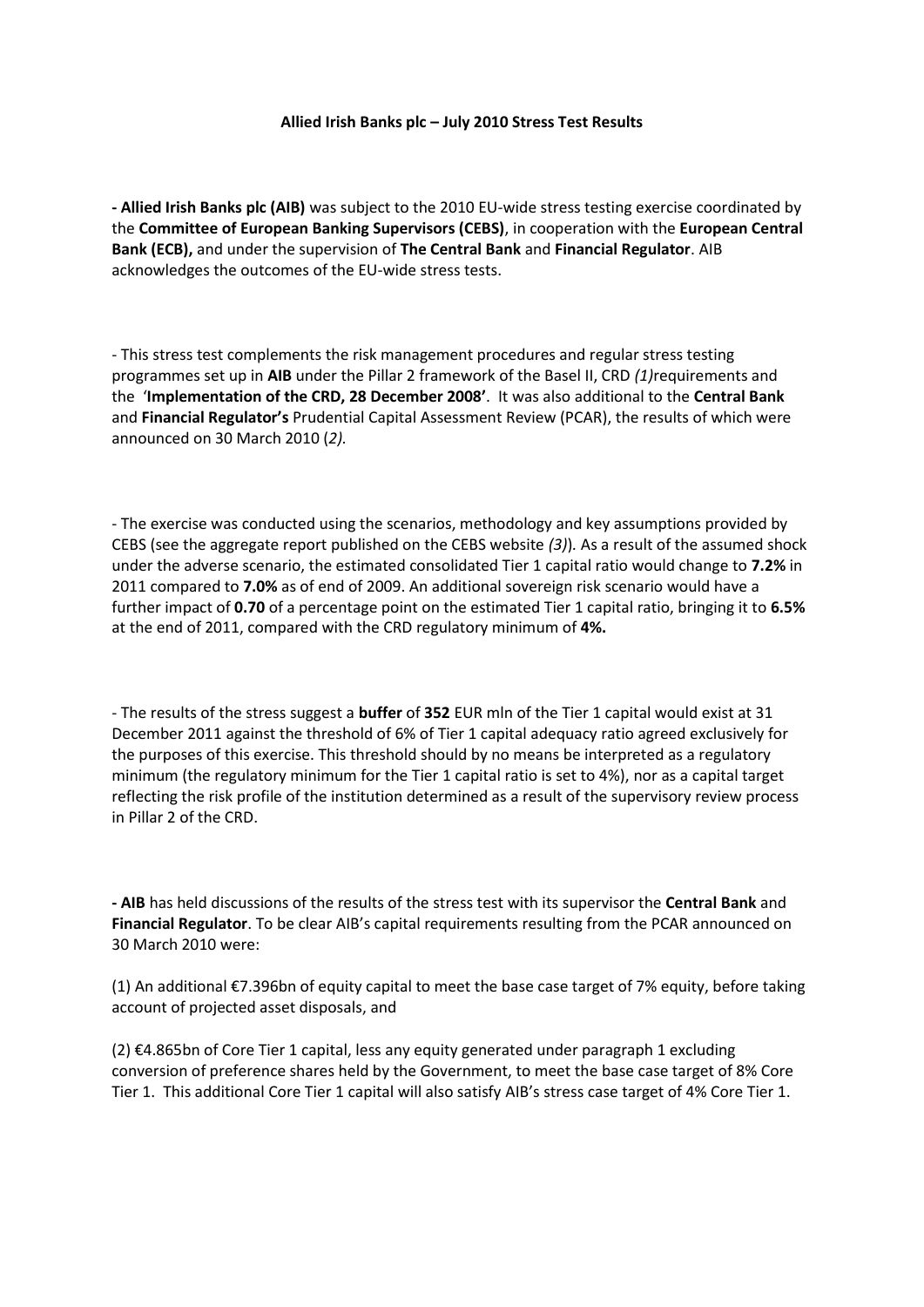**- AIB** submitted its capital plan to the Central Bank and Financial Regulator by the 30 April 2010, as required under the PCAR, which details AIB's plans to raise the PCAR capital requirements by the 31 December 2010, as required, through a combination of equity raising and asset disposals.

- The stress test was carried out under a number of key common simplifying assumptions (e.g. constant balance sheet, uniform treatment of securitisation exposures). Therefore, the information should in no way be construed as a forecast nor should it be taken as an update to capital plans. Consequently the numbers below may differ from numbers published previously by AIB. In addition, where the information does not reconcile to previously published information (e.g. annual statements or capital plans), this is a result of supervisory adjustments applied as part of the methodology of the stress test. In the interpretation of the outcome of the exercise, it is imperative to differentiate between the results obtained under the different scenarios developed for the purposes of the EU-wide exercise. The results of the adverse scenario should not be considered as representative of the current situation or possible present capital needs. A stress testing exercise does not provide forecasts of expected outcomes since the adverse scenarios are designed as "whatif" scenarios including plausible but extreme assumptions, which are therefore not very likely to materialise. Different stresses may produce different outcomes depending on the circumstances of each institution.

*(1)* Directive EC/2006/48 – Capital Requirements Directive (CRD)as implemented by SI 660 and 661 of 2006

*(2)* CB & FR

*(3)* See:<http://stress-test.c-ebs.org/documents/Summaryreport.pdf>

## **AIB - Individual Results**

| At 31st December 2009                                     | EUR mln  |
|-----------------------------------------------------------|----------|
| Total Tier 1 capital                                      | 8,542    |
| Total regulatory capital                                  | 12,316   |
| Total risk weighted assets*                               | 121,605  |
| Pre-impairment income (including operating expenses)      | 2.294    |
| Impairment losses on financial assets in the banking book | $-5,380$ |
| 1 yr Loss rate on Corporate exposures (%) (4)             | 4.60%    |
| 1 yr Loss rate on Retail exposures (%) (4)                | 0.66%    |
| Tier 1 ratio $(\%)$                                       | 7.0%     |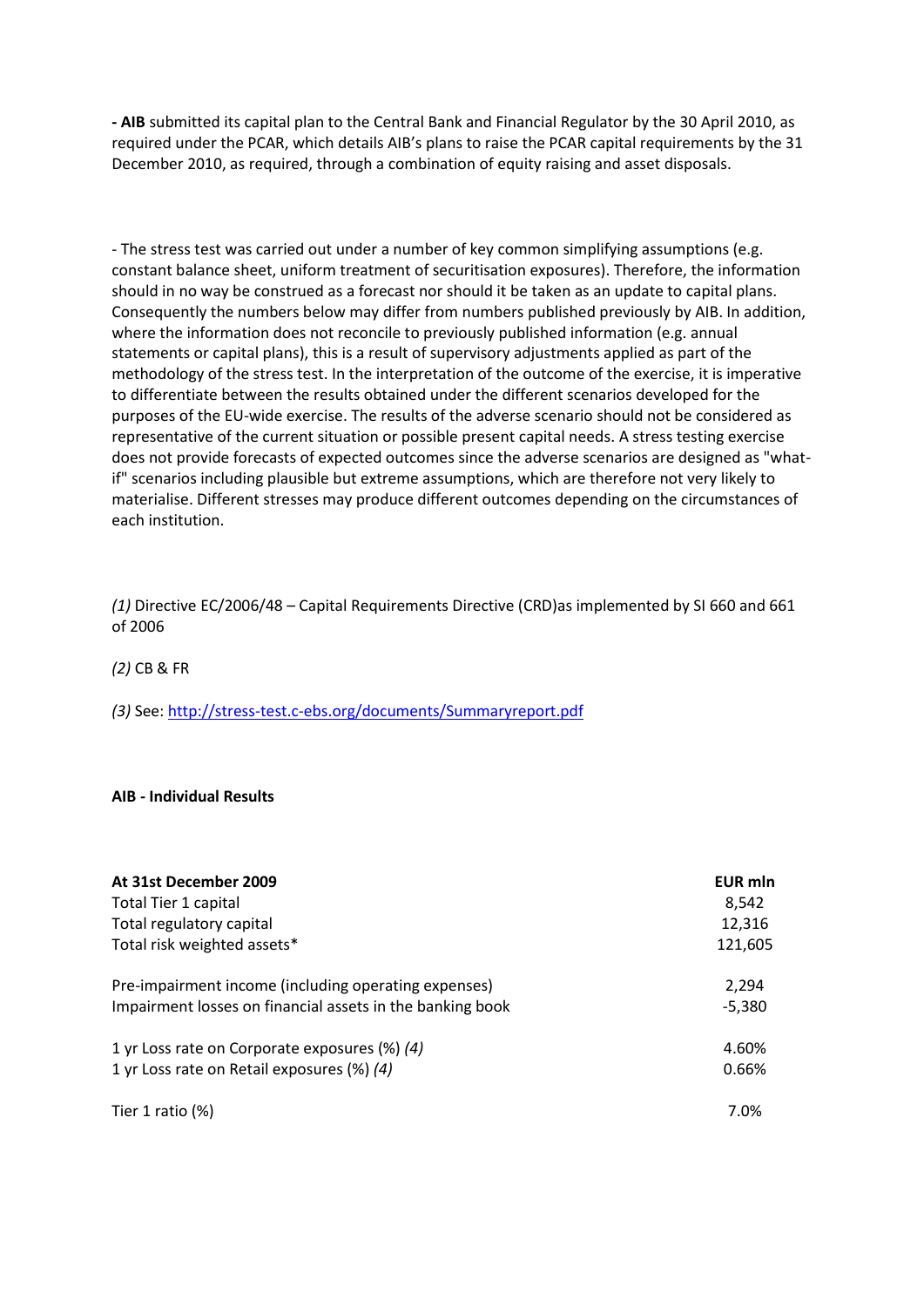### **Outcomes of stress test scenarios**

**The stress test was carried out under a number of key common simplifying assumptions (e.g. constant balance sheet, uniform treatment of securitisation exposures). Therefore, the information relative to the benchmark scenarios is provided only for comparison purposes and should in no way be construed as a forecast.**

| Benchmark scenario at 31 December 2011 (5)              | <b>EUR mln</b> |  |
|---------------------------------------------------------|----------------|--|
| Total Tier 1 capital after the benchmark scenario       | 6.838          |  |
| Total regulatory capital after the benchmark scenario   | 11,175         |  |
| Total risk weighted assets after the benchmark scenario | 72.313         |  |
| Tier 1 ratio (%) after the benchmark scenario           | 9.5%           |  |

| Adverse scenario at 31 December 2011 (5)                                                                    | EUR mln  |
|-------------------------------------------------------------------------------------------------------------|----------|
| Total Tier 1 capital after the adverse scenario                                                             | 5,305    |
| Total regulatory capital after the adverse scenario                                                         | 9,642    |
| Total risk weighted assets after the adverse scenario                                                       | 73,771   |
| 2 yr cumulative pre-impairment income after the adverse scenario (including<br>operating expenses) (5)      | 901      |
| 2 yr cumulative impairment losses on financial assets in the banking book after<br>the adverse scenario (5) | $-9,829$ |
| 2 yr cumulative losses on trading book after the adverse scenario (5)                                       | $-20$    |
| 2 yr Loss rate on Corporate exposures (%) after the adverse scenario $(4,5)$                                | 6.11%    |
| 2 yr Loss rate on Retail exposures (%) after the adverse scenario (4,5)                                     | 4.31%    |
| Tier 1 ratio after the adverse scenario (%)                                                                 | 7.2%     |

| Additional sovereign shock on the adverse scenario at 31 December 2011<br>Additional impairment losses on the banking book after the sovereign shock (5)<br>Additional losses on sovereign exposures in the trading book after the<br>sovereign shock (5) | <b>EUR mln</b><br>-606<br>$-36$ |
|-----------------------------------------------------------------------------------------------------------------------------------------------------------------------------------------------------------------------------------------------------------|---------------------------------|
| 2 yr Loss rate on Corporate Exposures after the adverse scenario + sovereign<br>shock (%) (4,5)                                                                                                                                                           | 6.38%                           |
| 2 yr Loss rate on Retail exposures after the adverse scenario + sovereign shock<br>(%) (4,5,6)                                                                                                                                                            | 4.94%                           |
| Tier 1 ratio after the adverse scenario + sovereign shock (%)                                                                                                                                                                                             | 6.5%                            |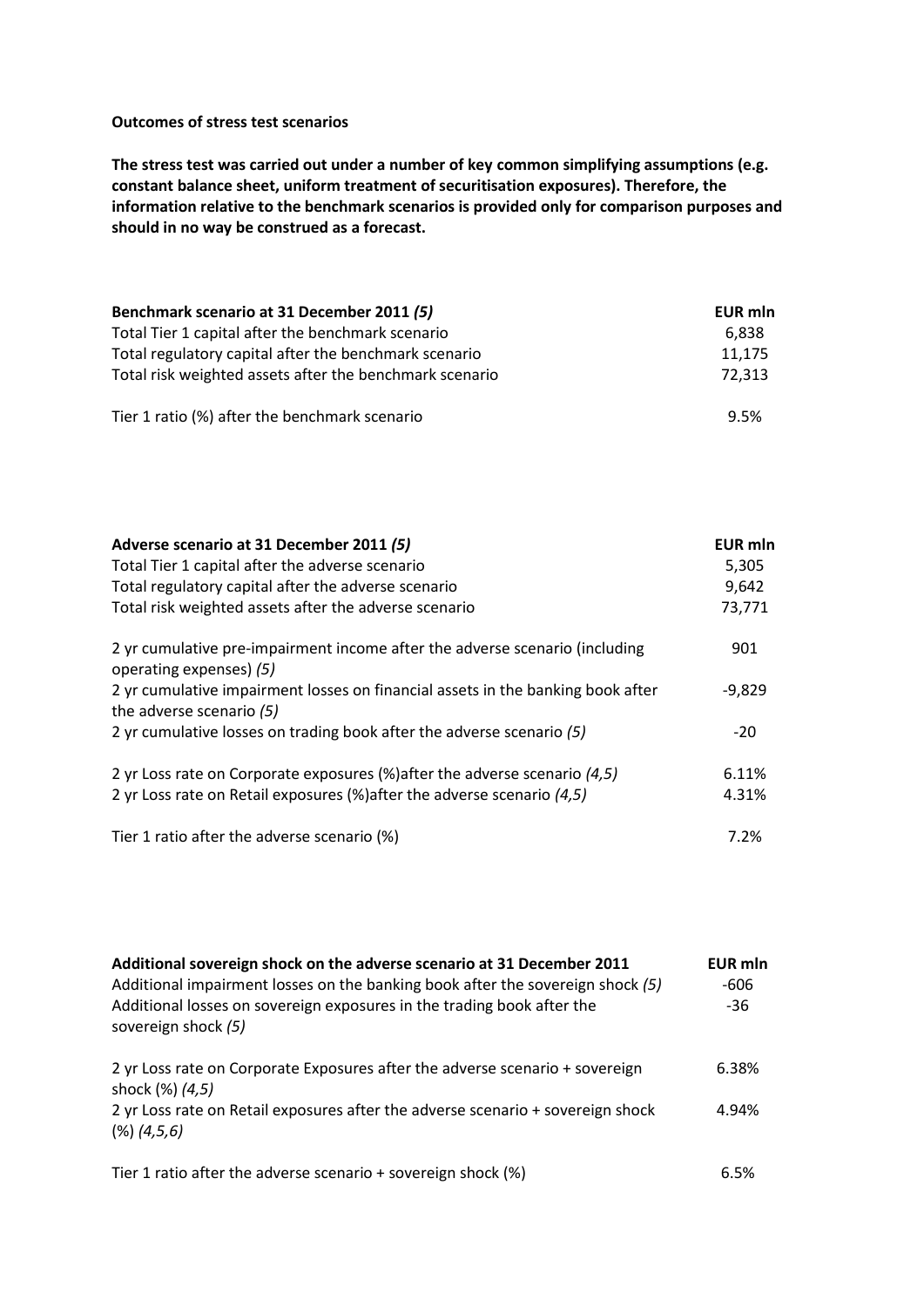Additional capital needed to reach 6% Tier 1 ratio under adverse scenario + additional sovereign shock, at the end of 2011 Nil

(surplus of 352)

\*Inclusive of CRD transitional floor adjustments

*(4)* Impairment losses as a % of corporate/retail exposures in AFS, HTM, and loans and receivables portfolios

*(5)* Cumulative for 2010 and 2011

*(6)* On the basis of losses estimated under both the adverse scenario and the additional sovereign shock

## **AIB – Group Exposures to central and local governments on a consolidated basis**

| Reporting Date 31 March 2010 |  |
|------------------------------|--|
|------------------------------|--|

| <b>EUR mln</b>  | <b>Gross exposures</b> | Of which            | Of which            | Net exposures          |
|-----------------|------------------------|---------------------|---------------------|------------------------|
|                 | (net of<br>impairment) | <b>Banking Book</b> | <b>Trading Book</b> | (net of<br>impairment) |
| Austria         | 90                     | 90                  | $\boldsymbol{0}$    | 90                     |
| Belgium         | 66                     | 66                  | $\mathbf 0$         | 66                     |
| <b>Bulgaria</b> | 0                      | $\boldsymbol{0}$    | $\pmb{0}$           | $\mathbf 0$            |
| Cyprus          | $\pmb{0}$              | $\mathbf 0$         | $\pmb{0}$           | $\mathbf 0$            |
| Czech           |                        |                     |                     |                        |
| Republic        | 0                      | $\mathbf 0$         | $\boldsymbol{0}$    | $\mathbf 0$            |
| <b>Denmark</b>  | 50                     | 50                  | $\boldsymbol{0}$    | 50                     |
| Estonia         | $\overline{0}$         | $\mathbf 0$         | $\pmb{0}$           | $\mathbf 0$            |
| Finland         | 25                     | 25                  | $\mathbf 0$         | 25                     |
| France          | 845                    | 845                 | $\pmb{0}$           | 845                    |
| Germany         | 525                    | 525                 | $\pmb{0}$           | 525                    |
| Greece          | 41                     | 41                  | $\pmb{0}$           | 41                     |
| Hungary         | 71                     | 71                  | $\mathbf 0$         | 71                     |
| Iceland         | $\mathbf 0$            | $\mathbf 0$         | $\pmb{0}$           | $\overline{0}$         |
| Ireland         | 4,136                  | 4,136               | $\pmb{0}$           | 4,136                  |
| Italy           | 671                    | 671                 | $\mathbf 0$         | 671                    |
| Latvia          | $\boldsymbol{0}$       | $\boldsymbol{0}$    | $\pmb{0}$           | $\boldsymbol{0}$       |
| Liechtenstein   | $\boldsymbol{0}$       | $\boldsymbol{0}$    | $\boldsymbol{0}$    | $\mathbf 0$            |